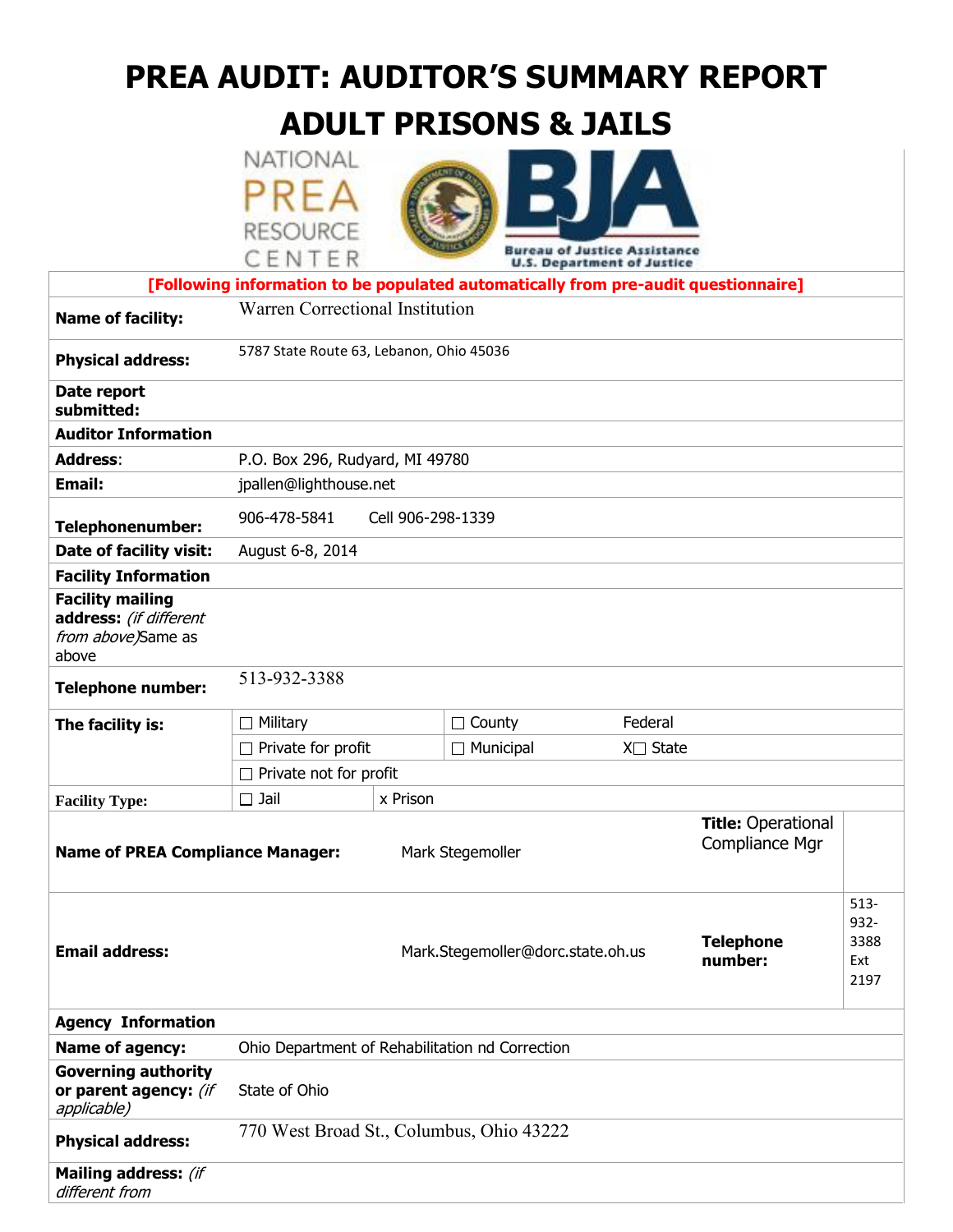| above)Same as above                   |                                  |                             |                                                                     |  |  |  |
|---------------------------------------|----------------------------------|-----------------------------|---------------------------------------------------------------------|--|--|--|
| <b>Telephone number:</b>              | 614-752-1159                     |                             |                                                                     |  |  |  |
| <b>Agency Chief Executive Officer</b> |                                  |                             |                                                                     |  |  |  |
| Name:                                 | Gary C. Mohr                     | Title:                      | Director                                                            |  |  |  |
| <b>Email address:</b>                 | Gary.Mohr@dorc.state.oh.us       | <b>Telephone</b><br>number: | 614-752-1164                                                        |  |  |  |
| <b>Agency-Wide PREA Coordinator</b>   |                                  |                             |                                                                     |  |  |  |
| Name:                                 | Andrew Albright                  | Title:                      | Chief, Bureau of Agency Policy and<br><b>Operational Compliance</b> |  |  |  |
| <b>Email address:</b>                 | Andrew.Albright@dorc.state.oh.us | <b>Telephone</b><br>number: | 614-752-1708                                                        |  |  |  |

# **AUDIT FINDINGS**

#### NARRATIVE:

On August 6-8, 2014, an audit was conducted at the Warren Correctional Institution – Lebanon, Ohio, to determine compliance with the Prison Rape Elimination Act standards finalized August 2012.

A complete tour of the facility, to include outside perimeter buildings, was conducted on August 4, 2014 to coincide with the ACA reaccreditation audit be conducted at the facility. The following areas and operations were visited and observed; Inmate living areas, medical operations, chapel area, admissions & discharge, education areas, food service, facility maintenance operations, records, OPI industries operations.

Documents reviewed for this audit included, DO RC policies, Institutional Supplements, contracts, staff training records, personnel files, volunteer training records, sexual abuse & harassment complaints, training curriculums, formal interviews were scheduled through random selection of staff and inmates (Random selection by auditor) from schedules and rosters provided by the staff prior to the audit. The interviews were conducted with the following: Warden, PRERA Compliance Manager/Coordinator (Facility), three medical staff, two contract staff (Medical & Mail Room), human resource manager, corrections officers from all areas of the complex (morning, afternoon & evening shifts), supervisors, the facility investigative staff, staff who conduct intake and screen inmates, 12 random inmates, two transgender inmates, one inmate deemed vulnerable at intake, one inmate (Limited English Proficiency), additionally, inmates and staff were interviewed during the audit spontaneously. The agency head, and the agency PREA Coordinator were not interviewed, as they had participated in an interview at a previous PREA audit.

#### **Narrative Addendum:**

**During the course of the PREA Audit, there were three areas of concern to this auditor, those being the Ohio Penal Industries (OPI) operation, the Warehouse, and the Quartermaster Department. This auditors concern was with surveillance characteristics of these areas, being that there were no cameras at any of the locations. In addressing this with the Warden, it was learned that the facility had done an assessment of their surveillance capabilities, and had addressed these areas, and have cameras on hand and ready for installation. For security reasons, the warehouse has a unique**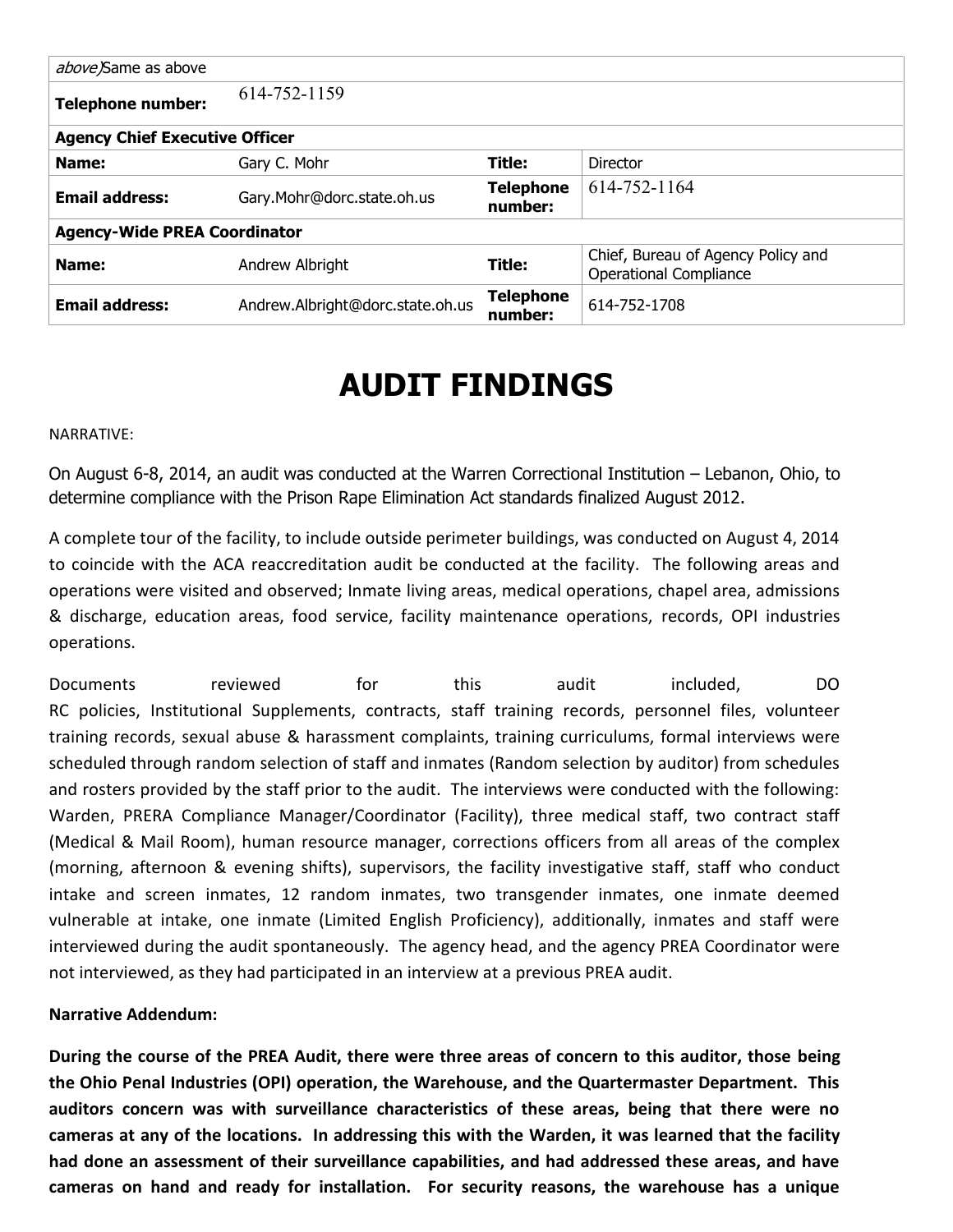**situation in that there are several blind areas, and it would be cost prohibitive to install surveillance equipment in all of the necessary areas, so for this area there has been a protocol put in place, which states that whenever more than one inmate goes anywhere in the warehouse to retrieve stock, there will be a staff member to accompany them. With this protocol, the auditor felt that this area has been addressed. The staffing in the OPI with the civilian supervisors and the one correctional officer assigned is probably adequate for this area, since the only blind spot being the lavatory area. The facility for all three of these areas has established a time line for placement of the surveillance equipment. That time line is; External cameras are being installed during the period of 11 Aug through 11 Sep, The Quartermaster (one female staff assigned alone) camera will be installed on 11 Sep, the warehouse camera will be installed sometime between 11 Sep and 11 Oct, and the OPI cameras will be installed during the period of 11 Aug to 11 Sep. In discussing this concern with the PRC, it was determined that this facility has well exceeded the requirement for surveillance. In addition to these concerns, the facility is also going to installed additional cameras in the living areas of the facility to enhance the coverage in those areas as well.**

#### **DESCRIPTION OF FACILITY CHARACTERISTICS:**

Warren Correctional Institution is located at 5787 State Route 63, Lebanon, Ohio, and one mile east of I-75. The Warren Correctional Institution (WCI) was constructed in 1985-1989 at a cost of \$4 Million. The close facility was ACA Accredited on January 17, 1994. Warden Crutchfield has been Warden for this institution since December 2012. The complex consists of a total of 70 acres, 45 acres within a fence and 25 acres outside the fence, constructed in a campus style with 12 individual buildings, and one (1) additional building outside the secure perimeter, warehouse, which is shared with the Lebanon Correctional Institution next door. The institution is surrounded by two security fences, and eight rolls of razor wire. The perimeter fence is outfitted with a micro wave fence alarm. Additionally, two armed mobile security patrols re-enforce the perimeter security. There is a rfecreation yard providing two (2) softball diamonds, three (3) handball courts, two (2) basketball courts, and a quarter-mile running track.

The first inmates in the institution were received on August 15, 1989. Since that time, the inmate population, number of employees, and treatment programs, educational programs, and vocational programs have changed and grown. The facility now houses 1351 inmates in 8 pods (living areas). Two units contain specialized care, a Residential Treatment Unit (RTU) for inmates with serious mental illness, and a Residential Substance Abuse/Literacy Unit for those whose reading level is below a 6.0 grade level and who need substance abuse treatment.

The institution employs 382 individuals who represent some seventy (70) occupations and professions. The staff provides services quite similar to those required to manage a small community ranging from education to maintenance and sanitation to industry and religion.

The Ohio Penal Industries (OPI) operates four (4) prison industries in the institution. These include the tubular furniture shop, the notebook bindery operation, and outdoor furniture and recently hand deflashing of automotive parts for a local company.

WCI offers the following educational programs: Adult Basic Education (ABE), General Education Development (GED), and Literacy, certified college courses through Wilmington College, Vocational Electronics Certification, and Horticulture Certification. All programs are conducted by fully certified teachers and are accredited by the Ohio Department of Education. The Education Department also operates the Institution Library, which houses several thousand volumes (fiction and non-fiction), a Law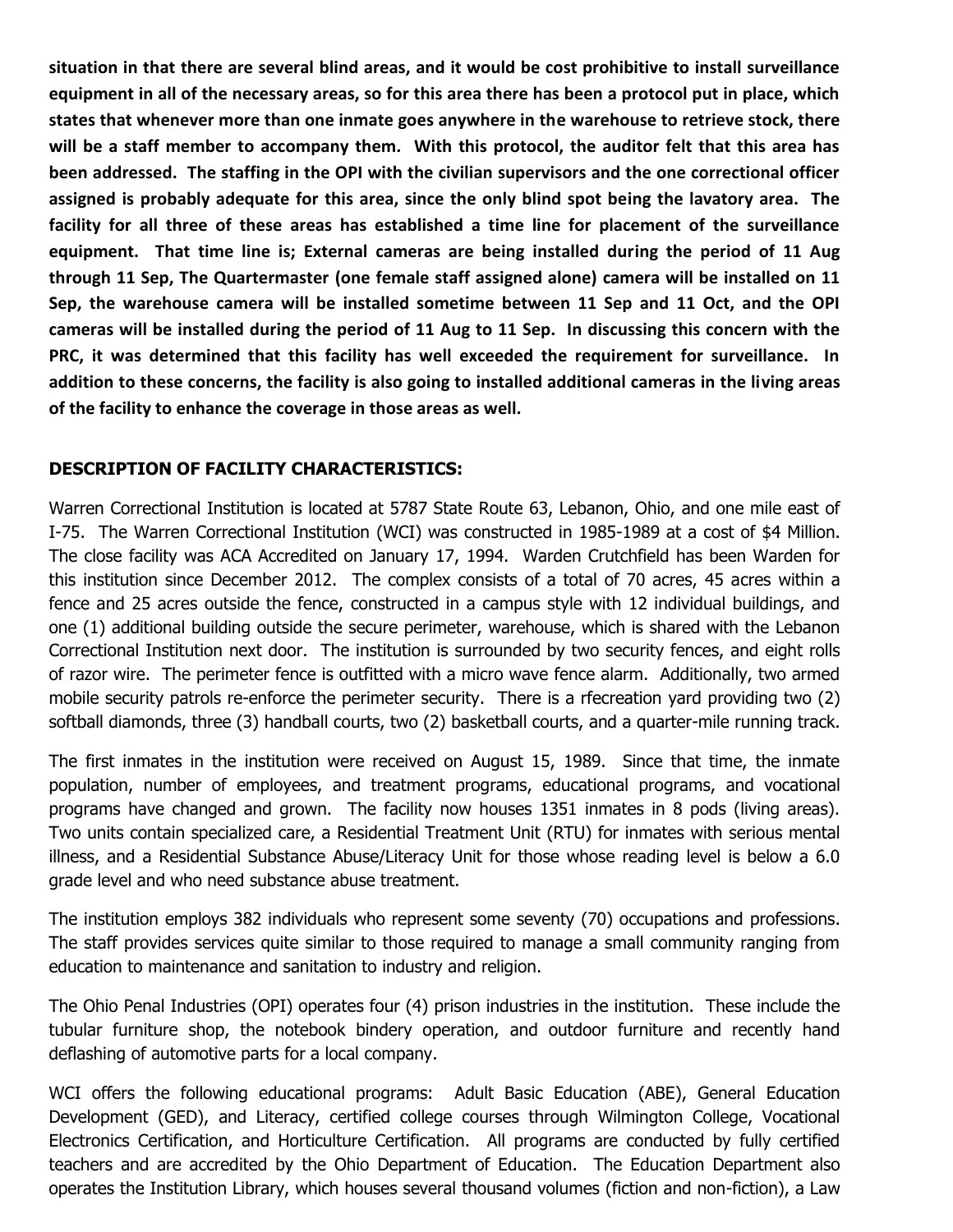Library, numerous periodicals, magazines, and newspapers, and many other educational resources. WCI also has computers in the Law Library; the inmate population can now look up (view only) information pertinent to their cases.

Ranges of resources are available to meet the various social needs of inmates under case management. These resources, including re-entry programming such as Anger Management, Conflict Resolution, Parenting, and Financial Management are offered.

#### **SUMMARY OF AUDIT FINDINGS:**

Number of standards exceeded: Number of standards met: 42 Number of standards not met: Non-applicable: 1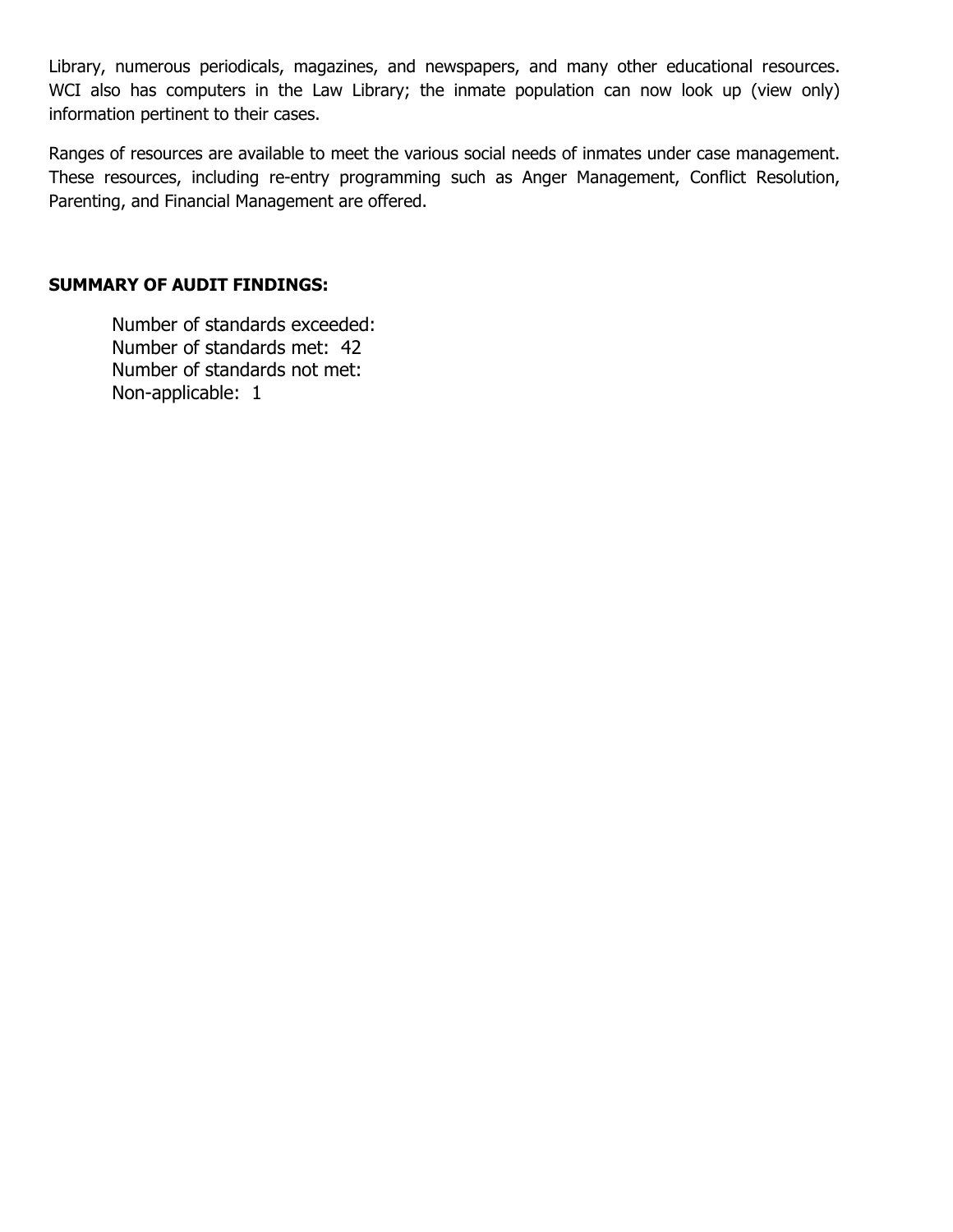# **§115.11 - Zero tolerance of sexual abuse and sexual harassment; PREA coordinator**

 $\Box$  Exceeds Standard (substantially exceeds requirement of standard)

 $X \square$  Meets Standard (substantial compliance; complies in all material ways with the standard for the relevant review period)

□Does Not Meet Standard (requires corrective action)

Policy 79-ISA-01 Prison Rape Elimination, WCI Zero Tolerance Policy, 79-ISA-02 Prison Sexual Misconduct Reporting, Response, Investigations, and Prevention of Retaliation, OSC TO, and WCI Table of Organization, address this standard.

## **§115.12 - Contracting with other entities for the confinement of inmates**

 $\Box$  Exceeds Standard (substantially exceeds requirement of standard)

 $X \square$  Meets Standard (substantial compliance; complies in all material ways with the standard for the relevant review period)

□Does Not Meet Standard (requires corrective action)

ORDC does not have any additional samples of contracts for confinement entered into or renewed after August 20, 2012. ODRC MEMO Subject 115.12 states N/A. ODRC only contracts with private agencies for inmates housed at Lake Erie C.I. and North Central C.C. No other inmates are housed with a private agency or other entity.

#### **§115.13 – Supervision and Monitoring**

 $\Box$  Exceeds Standard (substantially exceeds requirement of standard)

 $X \square$  Meets Standard (substantial compliance; complies in all material ways with the standard for the relevant review period)

□Does Not Meet Standard (requires corrective action)

Policy 79-ISA-01 P:4 S:B1-3, Appendix B, (PREA staffing Plan) Prison Rape Elimination, WCI Staffing Plan, 50-PAM-02 Inmate Communications/Weekly Rounds, and Variance, Ohio's DRC 6011 Employee Visit Record shows Sgt's, Lt's, Capt's, Warden, and Assistant Warden's conducting UAR's in housing units to include Segregation Housing Unit. These policies and records support compliance with this standard.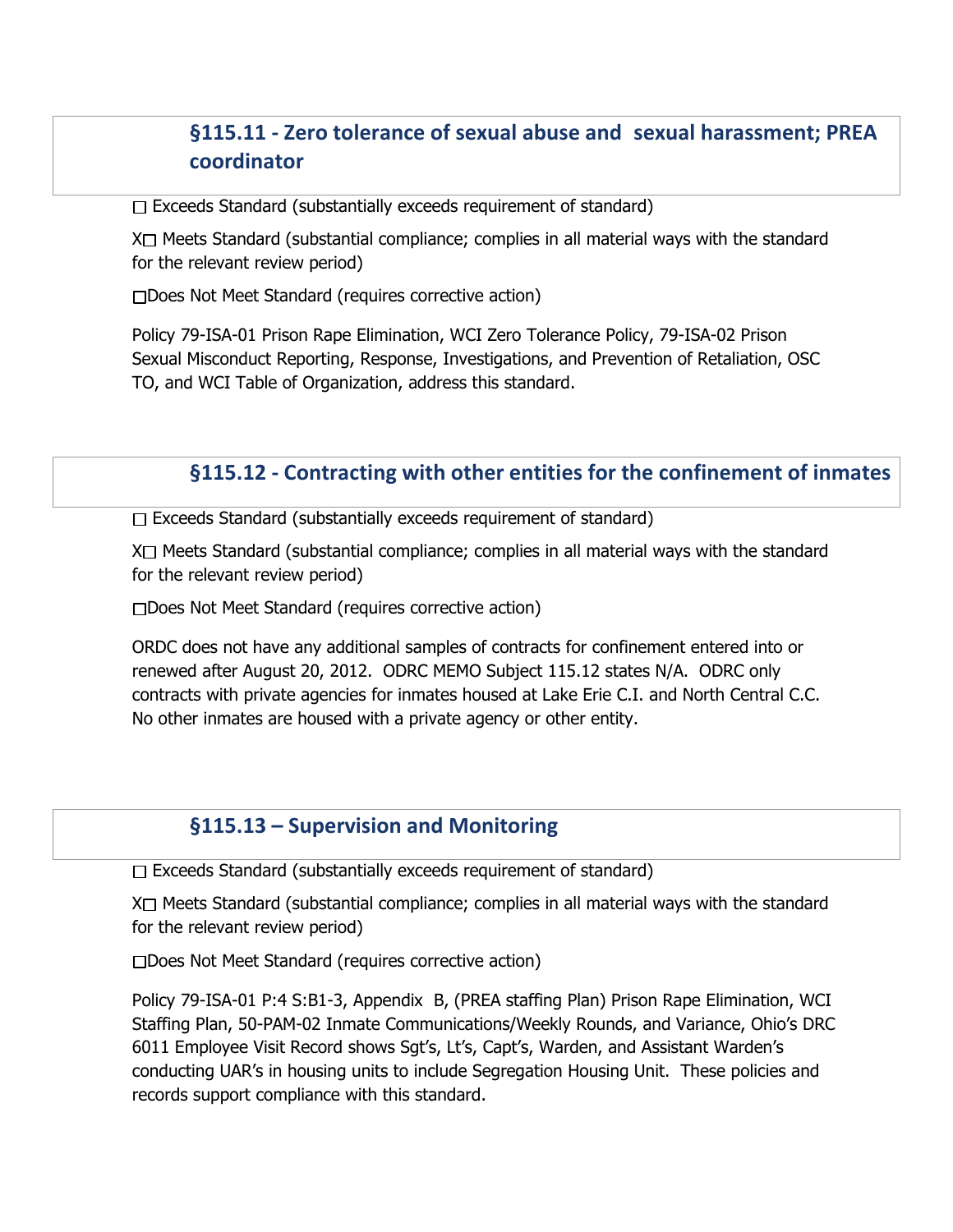# **§115.14 – Youthful Inmates**

 $\Box$  Exceeds Standard (substantially exceeds requirement of standard)

Meets Standard (substantial compliance; complies in all material ways with the standard for the relevant review period)

□Does Not Meet Standard (requires corrective action)

This standard is Non Applicable to WCI, WCI does not house Youthful Offenders.

#### **§115.15 – Limits to Cross-Gender Viewing and Searches**

 $\Box$  Exceeds Standard (substantially exceeds requirement of standard)

 $X \square$  Meets Standard (substantial compliance; complies in all material ways with the standard for the relevant review period)

Does Not Meet Standard (requires corrective action)

Ohio DRC has policies in effect that address this standard, but WCI is an all male facility, therefore it does not apply to this facility.

# **§115.16 – Inmates with Disabilities and Inmates who are Limited English Proficient**

 $\Box$  Exceeds Standard (substantially exceeds requirement of standard)

X<sup> $\Box$ </sup> Meets Standard (substantial compliance; complies in all material ways with the standard for the relevant review period)

□Does Not Meet Standard (requires corrective action)

Policy 79-ISA-01 Prison Rape Elimination, 64-DCM-02 Inmates with Disabilities, and Memo dated 5-7-2014 stating that in the past 12 months, WCI has not taken any actions that would result in a fundamental alteration in the nature of a service, programs, or activity, or in undue financial and administrative burdens, support compliance with this standard.

#### **§115.17 – Hiring and Promotion Decisions**

 $\Box$  Exceeds Standard (substantially exceeds requirement of standard)

 $X \square$  Meets Standard (substantial compliance; complies in all material ways with the standard for the relevant review period)

□Does Not Meet Standard (requires corrective action)

Policies 79-ISA-01 Prison Rape Elimination, 34-PRO-07 Background Investigations, 31-SEM-02 Standards of Employee Conduct, and DRC 1674 PREA Background Check Authorization, support compliance with this standard.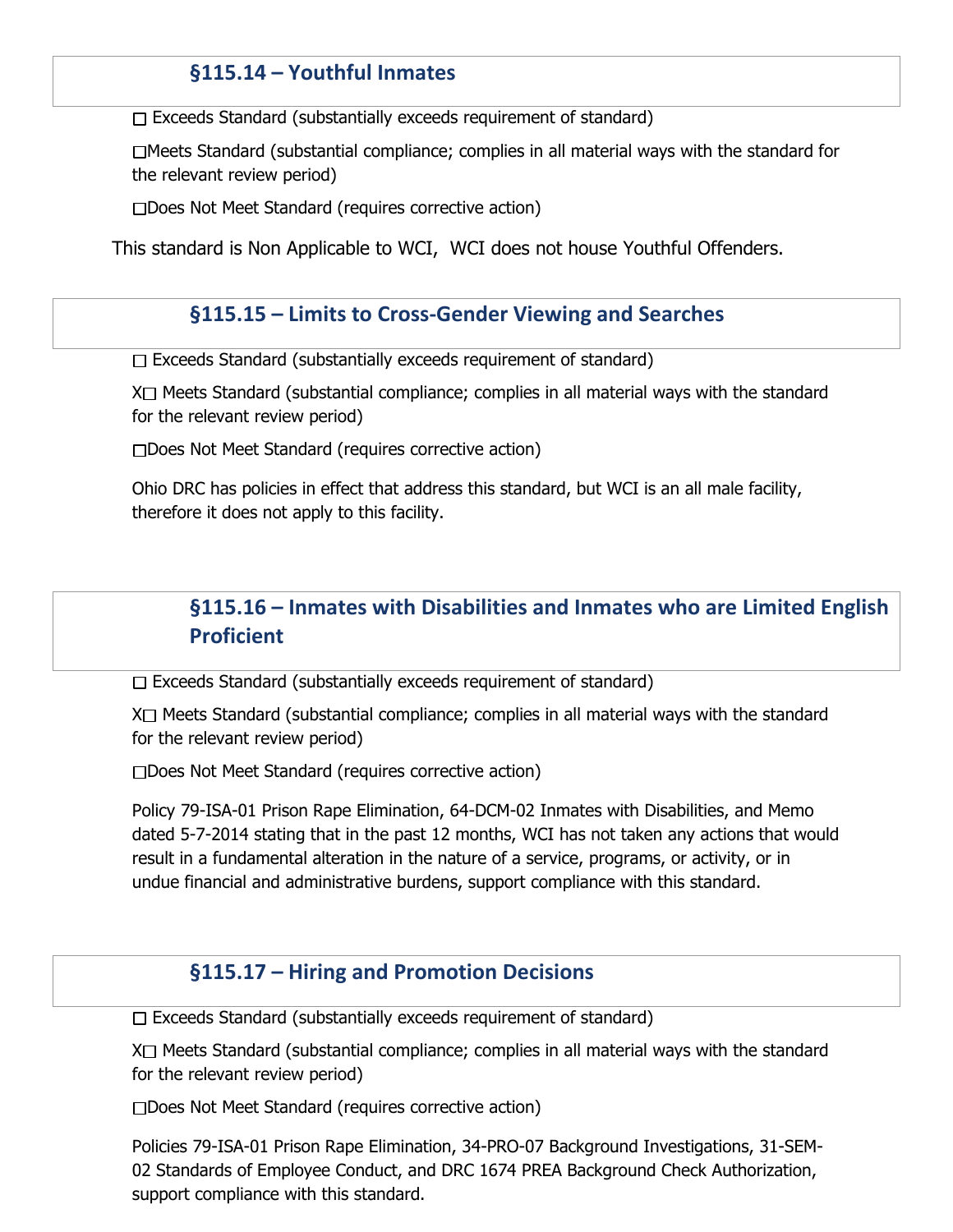# **§115.18 – Upgrades to Facilities and Technology**

 $X \square$  Exceeds Standard (substantially exceeds requirement of standard)

 $\Box$  Meets Standard (substantial compliance; complies in all material ways with the standard for the relevant review period)

□ Does Not Meet Standard (requires corrective action)

Memo, dtd 4-23-14 from Mark Stegemoller, Facility Compliance Manager stating that WCI has not undergone any substantial expansions or modifications since August 2012, plus the facility staffing plan and surveillance cameras support compliance with this standard.

## **§115.21 – Evidence Protocol and Forensic Medical Examinations**

 $\Box$  Exceeds Standard (substantially exceeds requirement of standard)

 $X \square$  Meets Standard (substantial compliance; complies in all material ways with the standard for the relevant review period)

Does Not Meet Standard (requires corrective action)

Policy 79-ISA-02 Prison Sexual Misconduct Reporting, Response, Investigation, and Prevention of Retaliation, 310-SEC-13 Protection of a Crime Scene, 68-MED-15 Bureau of Medical Services Co-Payment Procedures, and MOU OSHP support compliance for this standard.

# **§115.22 – Policies to Ensure Referrals of Allegations for Investigations**

 $\Box$  Exceeds Standard (substantially exceeds requirement of standard)

 $X \square$  Meets Standard (substantial compliance; complies in all material ways with the standard for the relevant review period)

Does Not Meet Standard (requires corrective action)

Allegation of Sexual Abuse Packet, PREA Incident Report Packet with OSHP referral, AR-5120-9-24 Incident Reporting and Investigation, and DRC Policy 79-ISA-02 Prison Sexual Misconduct Reporting, Response, Investigation and Prevention of Retaliation, support compliance for this standard.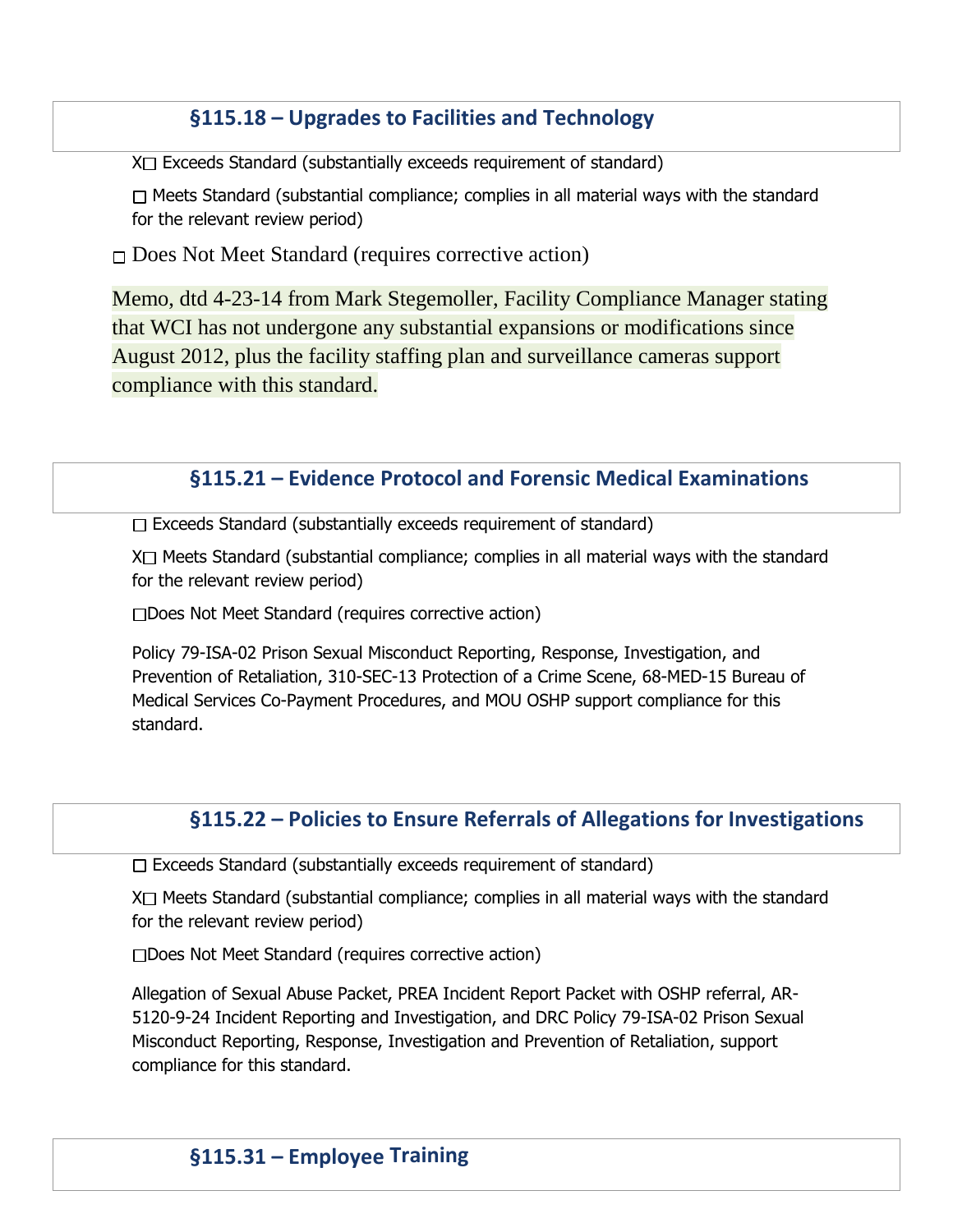$\Box$  Exceeds Standard (substantially exceeds requirement of standard)

 $X \square$  Meets Standard (substantial compliance; complies in all material ways with the standard for the relevant review period

Does Not Meet Standard (requires corrective action)

79-ISA-01, 39-TRN-1o Variance, ELM Training Printout-All Staff PREA training, Employee OJT Training for staff arriving from an opposite gender facility (DRC 1962), Training Records, and Staff Training Curriculum support compliance for this standard.

## **§115.32– Volunteer and Contractor Training**

 $\Box$  Exceeds Standard (substantially exceeds requirement of standard)

 $X \cap$  Meets Standard (substantial compliance; complies in all material ways with the standard for the relevant review period)

Does Not Meet Standard (requires corrective action)

Compliance for this standard is validated by, Contractor/Volunteer/Intern Training Acknowledgements, and PREA Training Session Reports.

## **§115.33 – Inmate Education**

 $\Box$  Exceeds Standard (substantially exceeds requirement of standard)

 $X \square$  Meets Standard (substantial compliance; complies in all material ways with the standard for the relevant review period)

Does Not Meet Standard (requires corrective action)

79-ISA-01, 52-RCP-10, 64-DCM-02. Compliance for this standard is established through auditor review of completed Inmate Orientation Checklist with acknowlegement by inmate signature, List of new Inmate arrivals, Inmate acknowledgement of viewing of PREA education video and receipt of script of video, and acknowledgement of PREA education and Departments Zero Tolerance Policy, Inmate Handbook, and Posters.

#### **§115.34 – Specialized Training: Investigations**

 $\Box$  Exceeds Standard (substantially exceeds requirement of standard)

 $X \square$  Meets Standard (substantial compliance; complies in all material ways with the standard for the relevant review period)

Does Not Meet Standard (requires corrective action)

79-ISA-01 P:5 S:C5, 79-ISA-02 P:7 S:C1, PREA training Session Reports, Activity transcript, and completion certificates from National Institute of Corrections addresses this standard.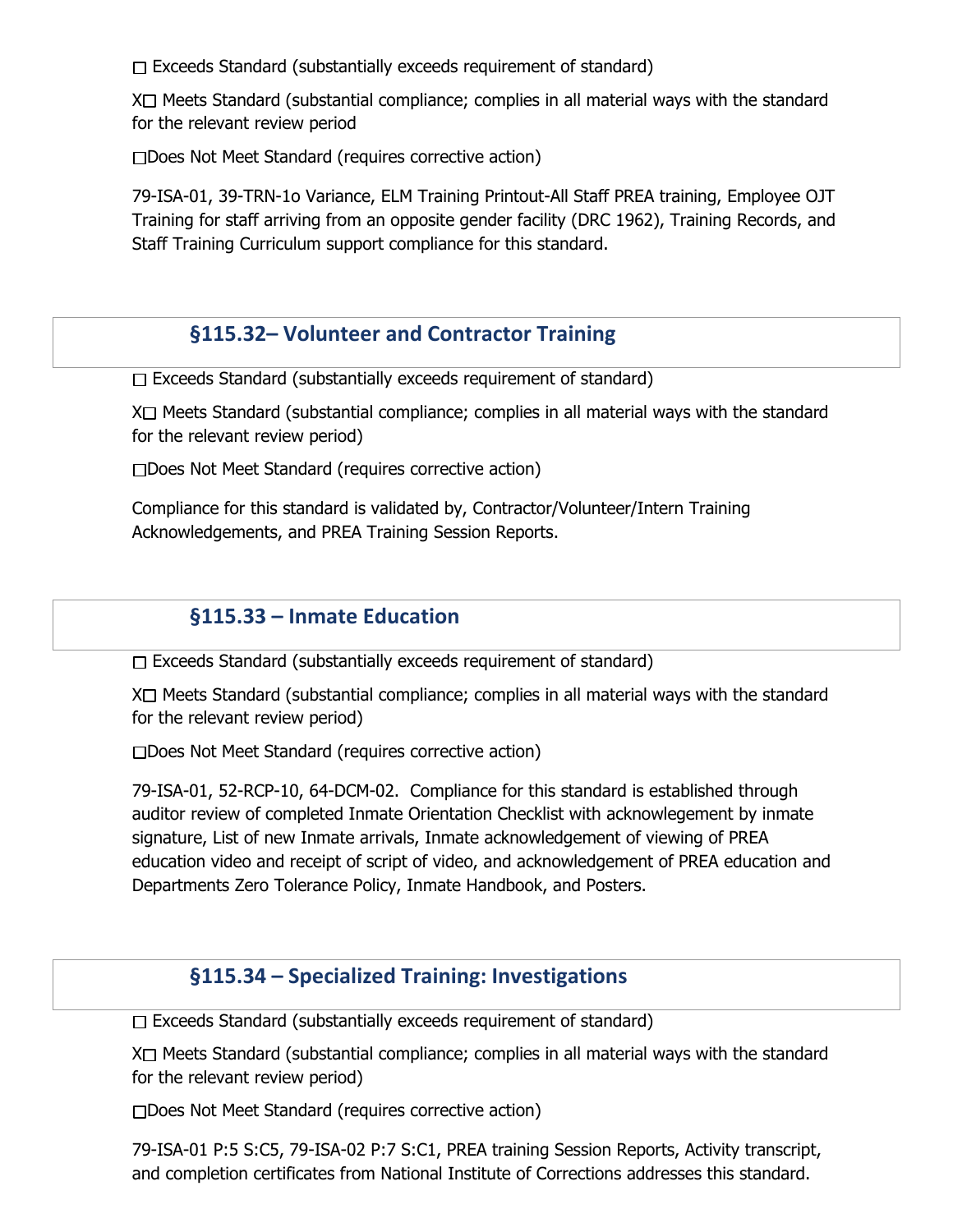## **§115.35 – Specialized training: Medical and mental health care**

 $\Box$  Exceeds Standard (substantially exceeds requirement of standard)

 $X \square$  Meets Standard (substantial compliance; complies in all material ways with the standard for the relevant review period)

□Does Not Meet Standard (requires corrective action)

79-ISA-01 P:6 S:9, PREA taining session reports, DRC e-learning report, Memo, Mark Stegemoller (PREA Compliance Manager) Specialized Training for Medical & Mental Health care staff (WCI Medical Practitioners do not conduct forensic exams), WBT Activity transcript, and Training Acknowledgement Forms, address this standard.

# **§115.41 – Screening for Risk of Victimization and Abusiveness**

 $\Box$  Exceeds Standard (substantially exceeds requirement of standard)

 $X \square$  Meets Standard (substantial compliance; complies in all material ways with the standard for the relevant review period)

□Does Not Meet Standard (requires corrective action)

79-ISA-04 P:3 S:B1, P:4 S:2, P:4-6, P:3 S:6, P:3 S:5, PREA Risk Assessment, PREA Risk Assessment-Past, Review of Training Records/Logs and personnel records of Medical & Mental Health practitioners, to include state staff as well as contract staff support compliance with this standard.

## **§115.42 – Use of Screening Information**

 $\Box$  Exceeds Standard (substantially exceeds requirement of standard)

 $X \square$  Meets Standard (substantial compliance; complies in all material ways with the standard for the relevant review period)

Does Not Meet Standard (requires corrective action)

79-ISA-04 P:6 S:F1, 79-ISA-05 P:3 C:2, P:4 S:F1, P:3 S:C3, Risk Assessment with Strategy Plan, DRC 1167 PREA Accommodation Strategy, DRC 1171 PAS Team, Housing Assignments of LGBTI inmates, and DRC 1171E PREA Risk Assessment-Past, support compliance with this standard.

## **§115.43 – Protective Custody**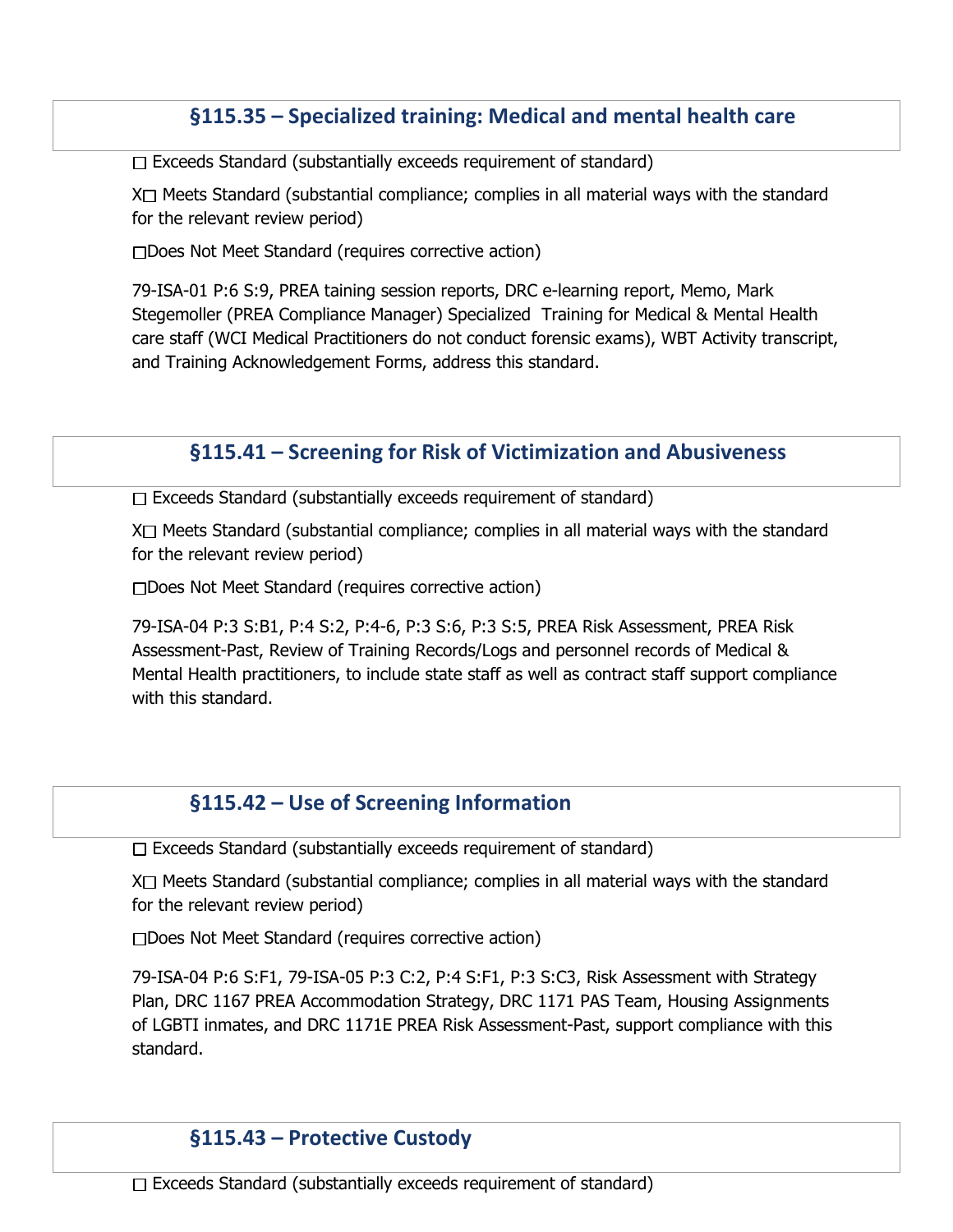$X \square$  Meets Standard (substantial compliance; complies in all material ways with the standard for the relevant review period)

Does Not Meet Standard (requires corrective action)

79-ISA-04 P:5 S:D2, P:5-6 S:D3c, and WCI has a process in place, DRC 1184 Involuntary Segregation which addresses all of the specifics of this standard. In addition, there is a memo from Mark Stegemoller, PREA Compliance Manager, dated 5-16-2014, which states that WCI has not completed a PREA Risk Assessment for involuntary segregation or an imminent Risk of Abuse with Involuntary Segregation Placement . All of this supports compliance with this standard.

## **§115.51 – Inmate Reporting**

 $\Box$  Exceeds Standard (substantially exceeds requirement of standard)

 $X \square$  Meets Standard (substantial compliance; complies in all material ways with the standard for the relevant review period)

□Does Not Meet Standard (requires corrective action)

Policy 79-ISA-02 P:3 S:A1 & S:A1b, P:4, P:4 S:2b, Prison Sexual Misconduct Reporting, Response, Investigation and Prevention of Retaliation, Inmate Handbook, Posters, Education Video Script, MOU with outside agency, and verbal notification to staff. All Staff Training Curriculum, and the Employee Handbook support compliance with this standard.

## **§115.52 – Exhaustion of Administrative Remedies**

 $\Box$  Exceeds Standard (substantially exceeds requirement of standard)

 $X \square$  Meets Standard (substantial compliance; complies in all material ways with the standard for the relevant review period)

Does Not Meet Standard (requires corrective action)

Memo to PREA Auditor states that ODRC does not utilize the inmate grievance procedure for allegations of sexual abuse or sexual harassment. All cases are referred to the Institution Investigation Department. The memo supports compliance for this standard.

## **§115.53 – Inmate Access to Outside Confidential Support Services**

 $\Box$  Exceeds Standard (substantially exceeds requirement of standard)

 $X \cap$  Meets Standard (substantial compliance; complies in all material ways with the standard for the relevant review period)

Does Not Meet Standard (requires corrective action)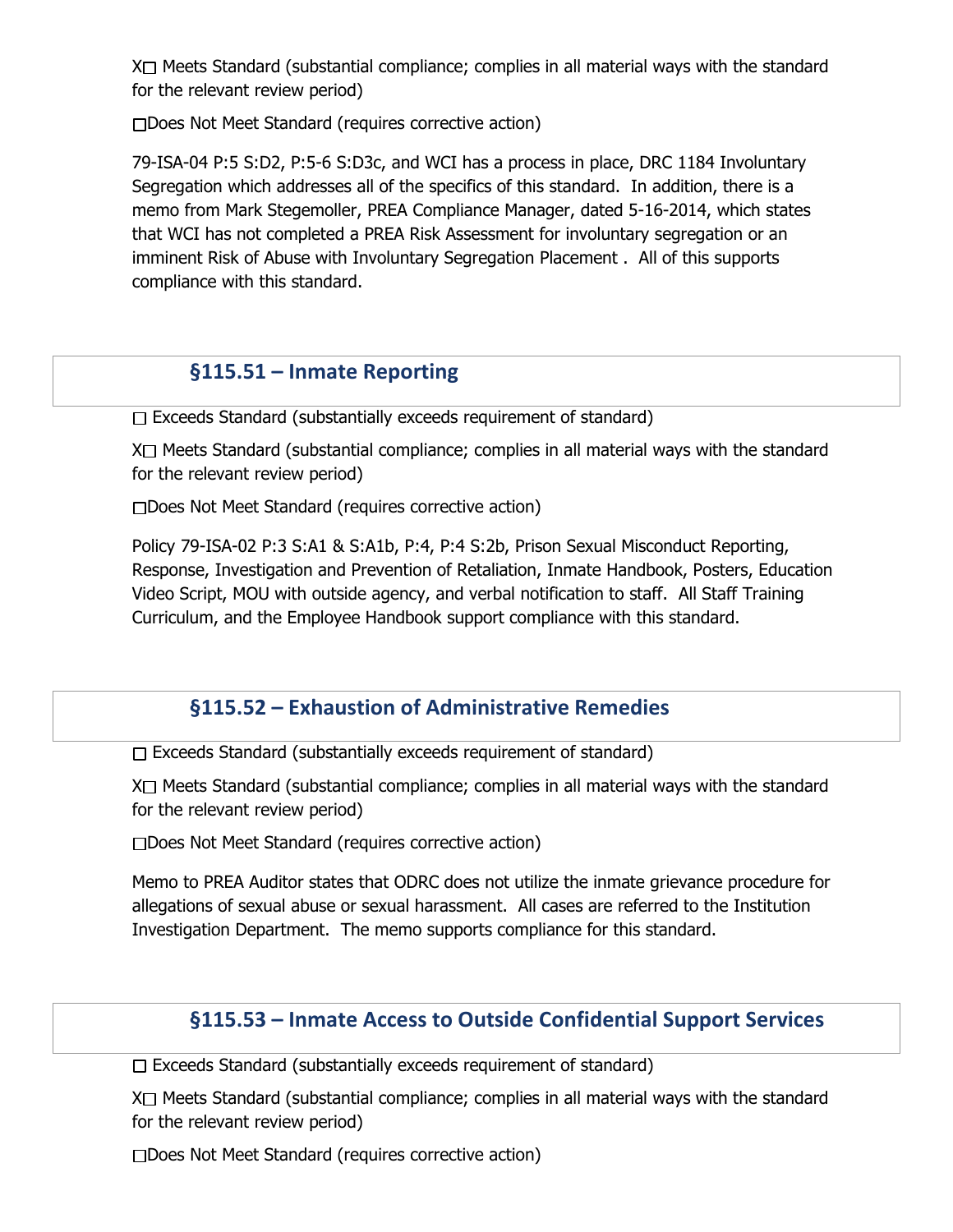Policy 79-ISA-01 P:8 S:5, Prison Rape Elimination, Inmate Handbook, and WCI local rape crisis center poster support compliance with this standard.

# **§115.54 – Third-Party Reporting**

 $\Box$  Exceeds Standard (substantially exceeds requirement of standard)

 $X \square$  Meets Standard (substantial compliance; complies in all material ways with the standard for the relevant review period)

□Does Not Meet Standard (requires corrective action)

The Inmate Handbook and postings throughout the facility support compliance with this standard.

# **§115.61 – Staff and** Agency **Reporting Duties**

 $\Box$  Exceeds Standard (substantially exceeds requirement of standard)

 $X \square$  Meets Standard (substantial compliance; complies in all material ways with the standard for the relevant review period)

Does Not Meet Standard (requires corrective action)

Policy 79-ISA-02 P:5 S:D1, P:4 S:3b, Prison Sexual Misconduct Reporting, Response, Investigation and prevention of Retaliation, DRC 1169, and DRC 1000, support compliance with this standard. Per Memo form Mark Stegemoller, PREA Compliance Manager, there have been no reports of sexual abuse or harassment from a third party or anonymously, or from an inmate about sexual abuse or harassment that has occurred in the community.

# **§115.62 – Agency Protection Duties**

 $\Box$  Exceeds Standard (substantially exceeds requirement of standard)

 $X \square$  Meets Standard (substantial compliance; complies in all material ways with the standard for the relevant review period)

□Does Not Meet Standard (requires corrective action)

Policy 79-ISA-04 P:5 S:D1, P:5 S:d, P:5 S:d i, ii, PREA Risk Assessment and Accommodation Strategies addresses this standard.

# **§115.63 – Reporting to Other Confinement Facilities**

 $\Box$  Exceeds Standard (substantially exceeds requirement of standard)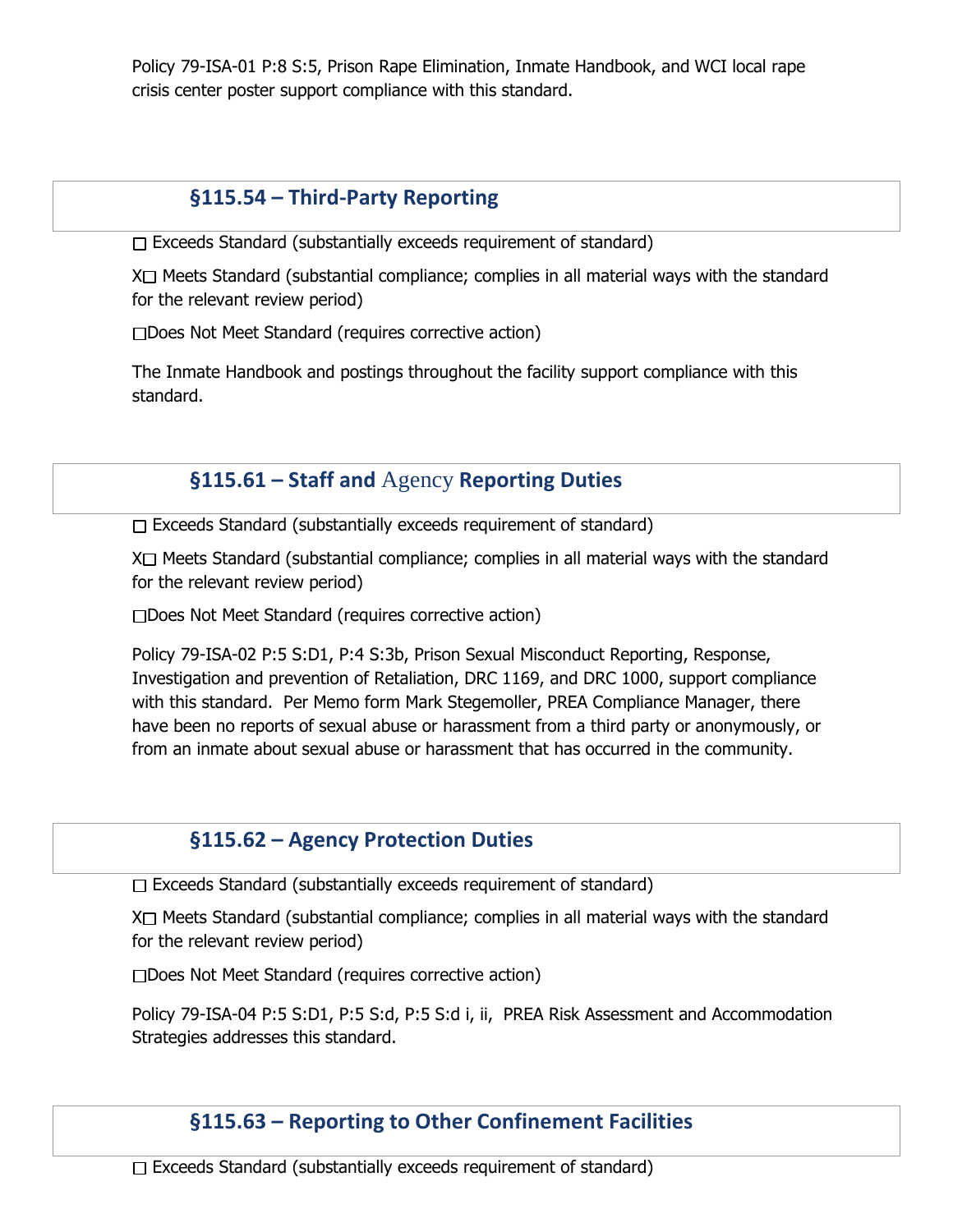$X \square$  Meets Standard (substantial compliance; complies in all material ways with the standard for the relevant review period)

□Does Not Meet Standard (requires corrective action)

Policy 79-ISA-02 P:5 S:d & S:d i, ii, Prison Sexual Misconduct Reporting, Response, Investigation, and Prevention of Retaliation, outlines procedures to be followed in addressing this standard. Memo from Mark Stegemoller, PREA Compliance Manager dated 5-16-2014 states that WCI has not received from any inmate any allegations of sexual abuse that occurred at another facility.

## **§115.64 – Staff First Responder Duties**

 $\Box$  Exceeds Standard (substantially exceeds requirement of standard)

 $X \square$  Meets Standard (substantial compliance; complies in all material ways with the standard for the relevant review period)

Does Not Meet Standard (requires corrective action)

Policy 79-ISA-02 P:4-5 Appendix A, Prison Sexual Misconduct Reporting, Response, Investigation, and Prevention of Retaliation, and WCI's Policy 13-WCI-01 Sexual Abuse Coordinated Response Plan address this standard.

# **§115.65 – Coordinated Response**

Exceeds Standard (substantially exceeds requirement of standard)

 $X \square$  Meets Standard (substantial compliance; complies in all material ways with the standard for the relevant review period)

□Does Not Meet Standard (requires corrective action)

Policy 79-ISA-02 Prison Sexual Misconduct Reporting, Response, Investigation and Prevention of Retaliation, and WCI's policy on Coordinated Response address this standard.

# **§115.66 – Preservation of ability to protect inmates from contact with abusers**

 $\Box$  Exceeds Standard (substantially exceeds requirement of standard)

 $X \square$  Meets Standard (substantial compliance; complies in all material ways with the standard for the relevant review period)

Does Not Meet Standard (requires corrective action)

Central office reported there has been no collective bargaining agreement entered into or renewed since August 2012.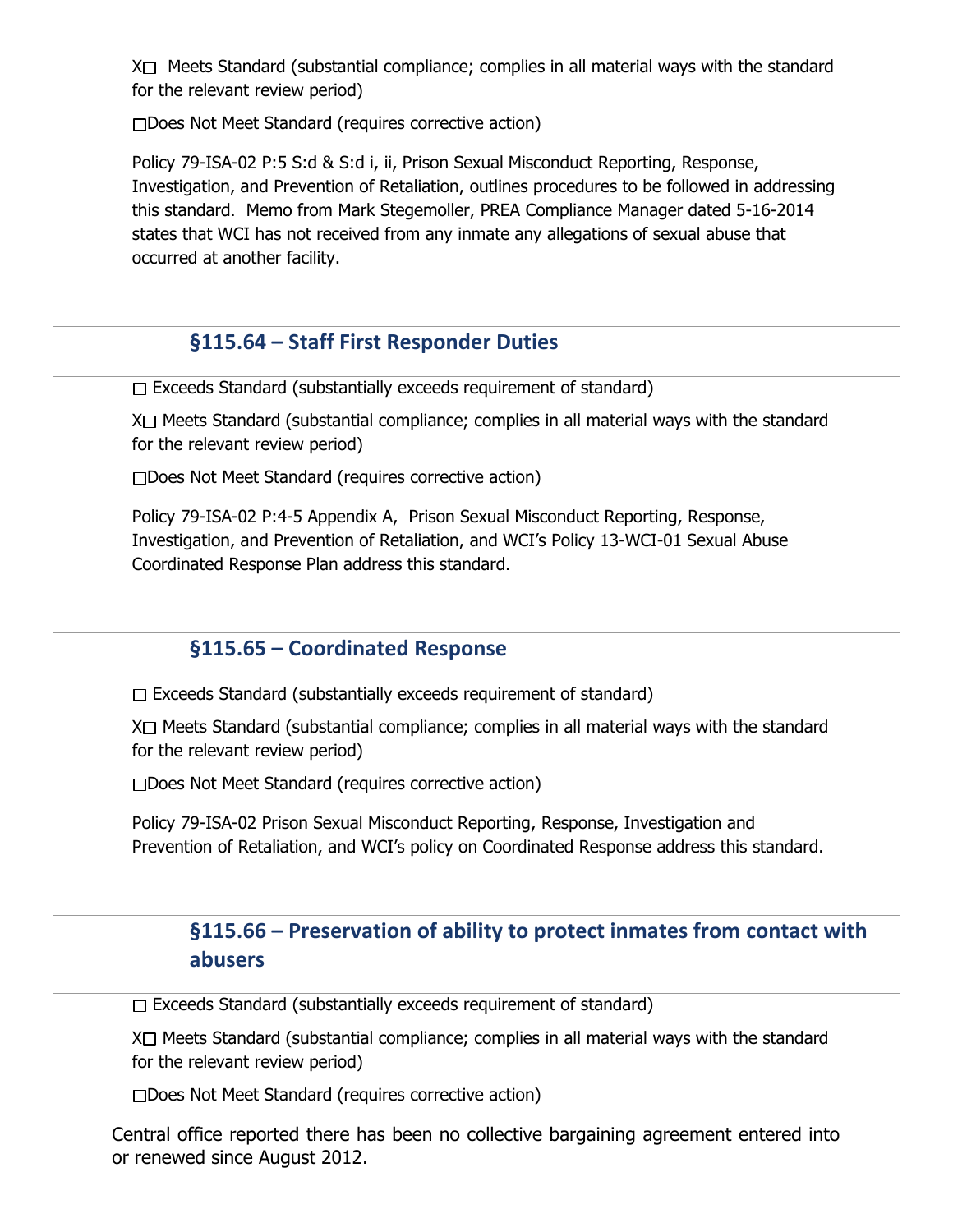# **§115.67 – Agency protection against retaliation**

 $\Box$  Exceeds Standard (substantially exceeds requirement of standard)

 $X \square$  Meets Standard (substantial compliance; complies in all material ways with the standard for the relevant review period)

□Does Not Meet Standard (requires corrective action)

Policy 79-ISA-02 Prison Sexual Misconduct Reporting, Response, Investigation and Prevention of Retaliation address this standard.

## **§115.68 – Post-Allegation Protective Custody**

 $\Box$  Exceeds Standard (substantially exceeds requirement of standard)

 $X \square$  Meets Standard (substantial compliance; complies in all material ways with the standard for the relevant review period)

□Does Not Meet Standard (requires corrective action)

The procedures outlined in ODRC Policy 79-ISA-02 P:6, Prison Sexual Misconduct Reporting, Response, Investigation and Prevention of Retaliation addresses this standard.

## **§115.71 – Criminal and Administrative Agency Investigations**

 $\Box$  Exceeds Standard (substantially exceeds requirement of standard)

 $X \square$  Meets Standard (substantial compliance; complies in all material ways with the standard for the relevant review period)

□Does Not Meet Standard (requires corrective action)

Policy 79-ISA-02 Prison Sexual Misconduct Reporting, Response, Investigation and Prevention of Retaliation, MOU w/OSHP and Memo from Andrew Albright, ODRC PREA Compliance Coordinator, and the Ohio record Retention Schedule support compliance with this standard.

#### **§115.72 – Evidentiary Standard for Administrative Investigations**

 $\Box$  Exceeds Standard (substantially exceeds requirement of standard)

 $X \square$  Meets Standard (substantial compliance; complies in all material ways with the standard for the relevant review period)

Does Not Meet Standard (requires corrective action)

Policy 79-ISA-02 P:10 S:i, Sexual Misconduct Reporting, Response, Investigation and Prevention of Retaliation address the preponderence of evidence issue related to this standard.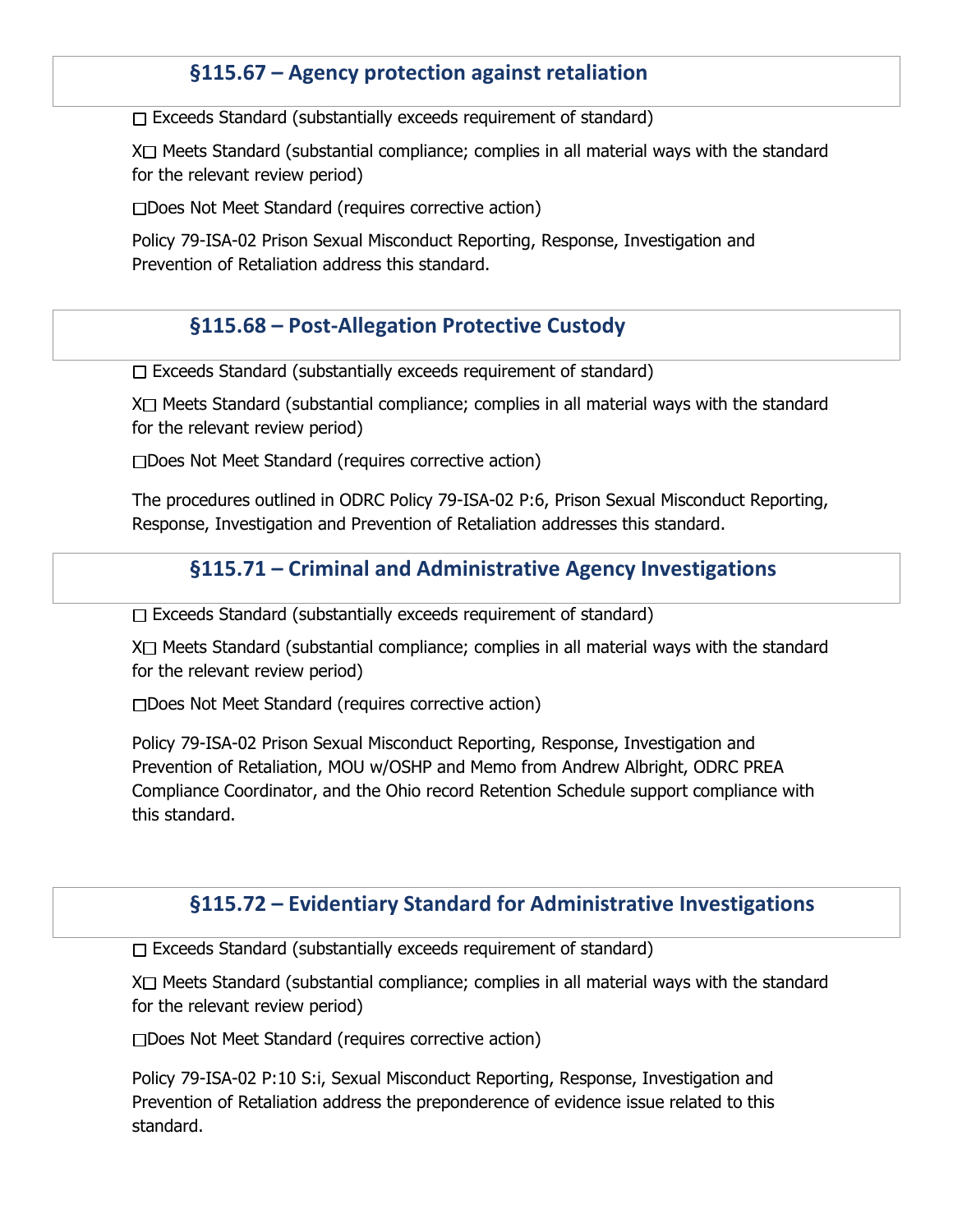## **§115.73 – Reporting to Inmate**

 $\square$  Exceeds Standard (substantially exceeds requirement of standard)

 $X \square$  Meets Standard (substantial compliance; complies in all material ways with the standard for the relevant review period)

□Does Not Meet Standard (requires corrective action)

Policy 79-ISA-02 P:8 S:C, Prison Sexual Misconduct Reporting, Response, Investigation and Prevention of Retaliation, Completion of investigation notification to inmate and DRC Policy Variance address this standard.

#### **§115.76 – Disciplinary sanctions for staff**

 $\Box$  Exceeds Standard (substantially exceeds requirement of standard)

 $X \square$  Meets Standard (substantial compliance; complies in all material ways with the standard for the relevant review period)

□Does Not Meet Standard (requires corrective action)

79-ISA-02 P:3 S:A2, Policy 31-SEM-02 Standards of Employee Conduct address this standard.

#### **§115.77 – Corrective action for contractors and volunteers**

 $\Box$  Exceeds Standard (substantially exceeds requirement of standard)

 $X \square$  Meets Standard (substantial compliance; complies in all material ways with the standard for the relevant review period)

Does Not Meet Standard (requires corrective action)

Policy 79-ISA-01 P:3-4 S:G1, 71-SOC-01 P:8 S:3, Recruitment, Training and Supervision of Volunteers, 79-ISA-01 Prison Rape Elimination, and DRC 4376 Standards of Conduct for Contractors, Volunteers and Interns addresses this standard.

## **§115.78 – Disciplinary sanctions for inmates**

 $\Box$  Exceeds Standard (substantially exceeds requirement of standard)

 $X \square$  Meets Standard (substantial compliance; complies in all material ways with the standard for the relevant review period)

Does Not Meet Standard (requires corrective action)

Policies 56-DSC-01 P:3-7 inmate Disciplinary Process, 5120-9-06 Inmate Rules of Conduct, 5120-09-08 Disciplinary Procedures for Violations of Inmate Rules of Conduct Before the Rules Infraction Board, 79-ISA-02 P:11 S:E5 Prison Sexual Misconduct Reporting, Response, Investigation and Prevention of Retaliation address this standard.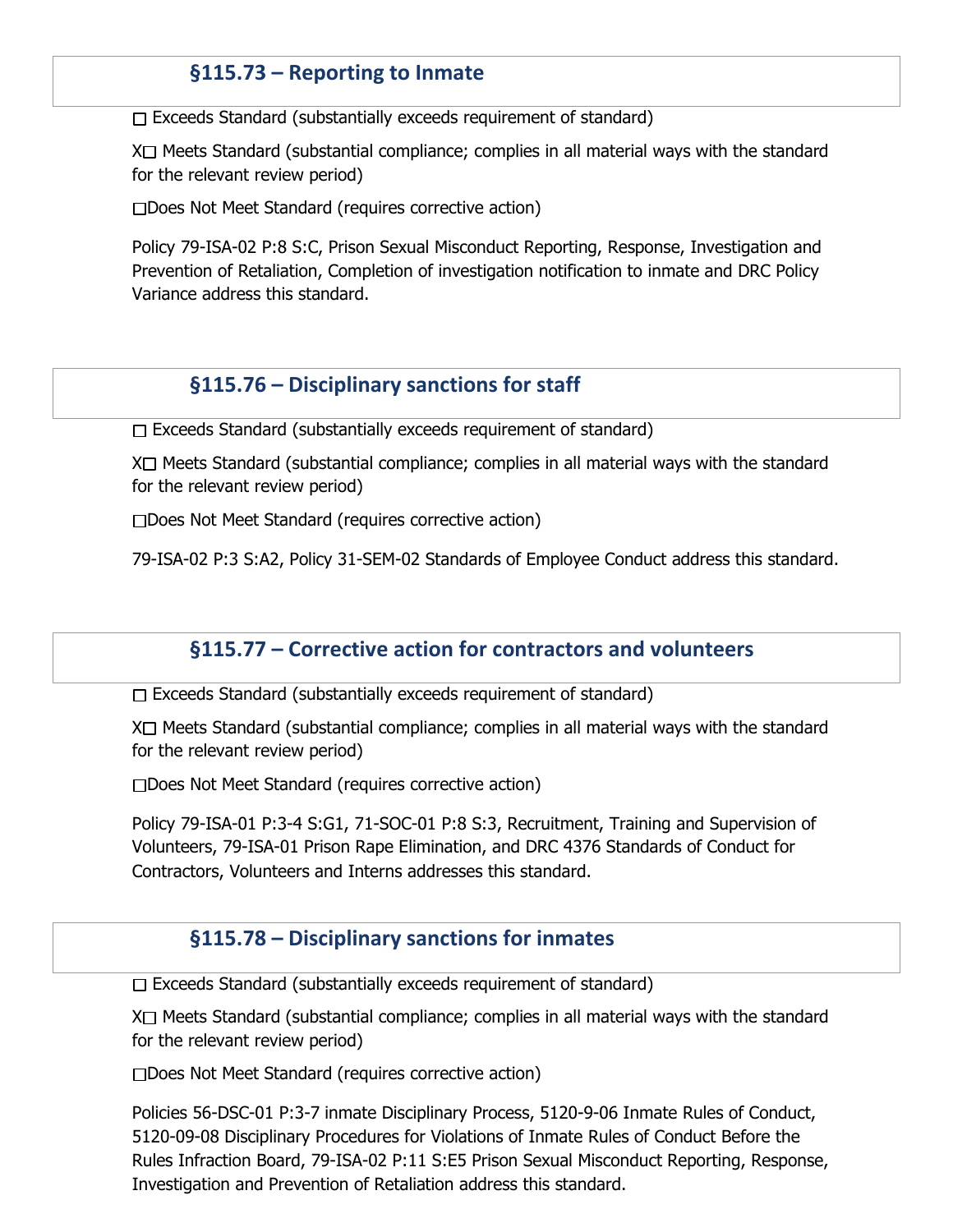## **§115.81 – Medical and mental health screenings; history of sexual abuse**

 $\Box$  Exceeds Standard (substantially exceeds requirement of standard)

 $X \square$  Meets Standard (substantial compliance; complies in all material ways with the standard for the relevant review period)

□Does Not Meet Standard (requires corrective action)

Policy 67-MNH-02 Mental Health Screening Assessment Activities, 79-ISA-04 P:3 S:2, PREA Risk Assessments and Accommodation Strategies, Inmate Handbook, 79-ISA-02 Prison Sexual Misconduct Reporting, Response, Investigation and Prevention of Retaliation, and 79- ISA-04 Policy Variance Request address this standard.

#### **§115.82 – Access to emergency medical and mental health services**

 $\Box$  Exceeds Standard (substantially exceeds requirement of standard)

 $X \square$  Meets Standard (substantial compliance; complies in all material ways with the standard for the relevant review period)

□Does Not Meet Standard (requires corrective action)

Policy 79-ISA-02 P:7 S:8, Prison Sexual Misconduct Reporting, Response, Investigation and Prevention of Retaliation, 67-MNH-09 Crisis Management and Suicide Prevention, and MED-B11 Medical Case Guidelines for Sexual Abuse Conduct or recent Sexual Abuse address this standard.

# **§115.83 – Ongoing medical and mental health care for sexual abuse victims and abusers**

 $\Box$  Exceeds Standard (substantially exceeds requirement of standard)

 $X \square$  Meets Standard (substantial compliance; complies in all material ways with the standard for the relevant review period)

Does Not Meet Standard (requires corrective action)

Policy 79-ISA-02 P:7 S:7, Prison Sexual Misconduct Reporting, Response, Investigation and prevention of Retaliation, MED-B11 Medical Case Guidelines for Sexual Conduct or Recent Sexual Abuse, 67-MNH-02, Mental Health Screening and Mental Health Classification, MNH-04 Transfer and Discharge of the Mental Health Caseload, and MNH-15 Mental Health treatment address this standard.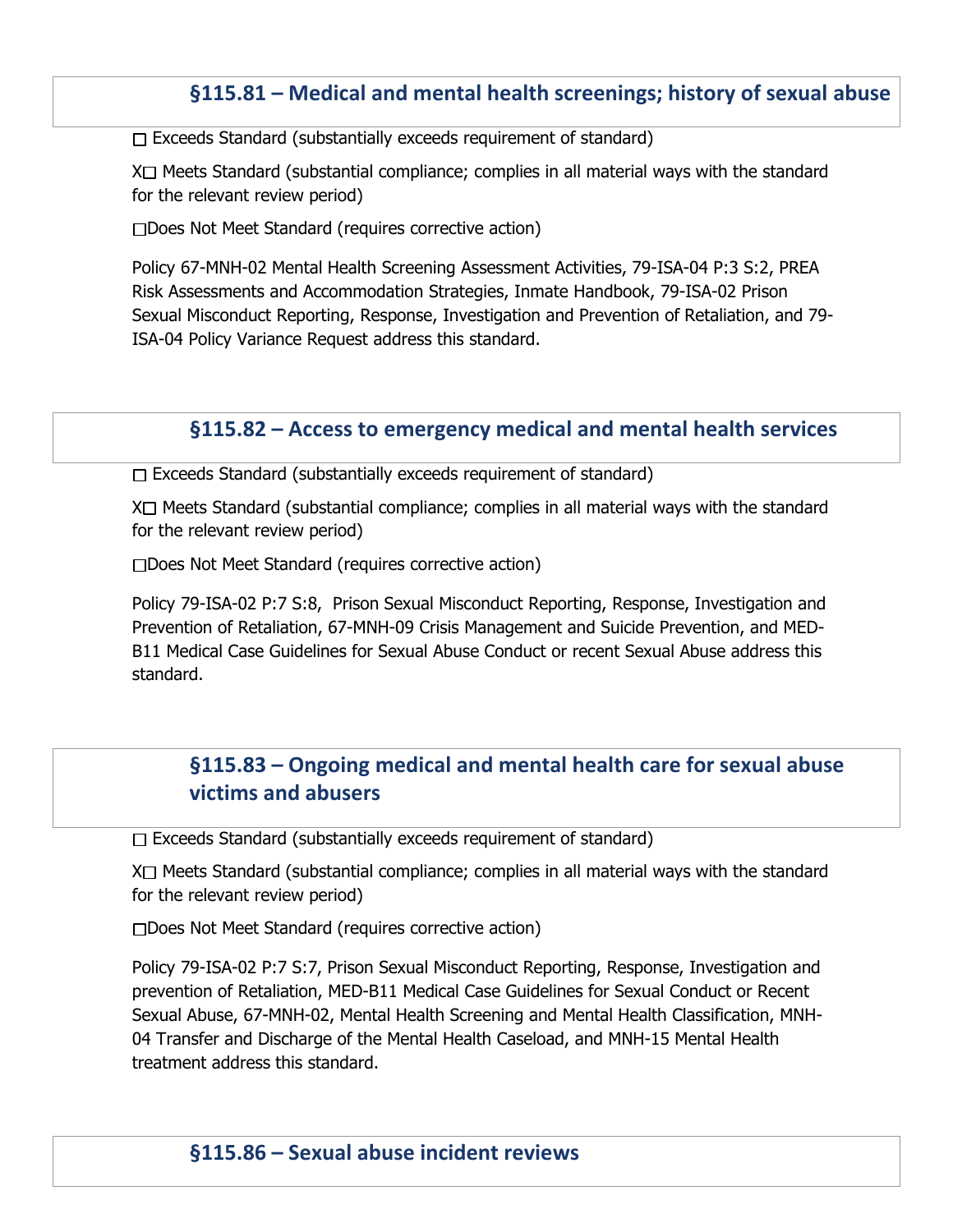$\Box$  Exceeds Standard (substantially exceeds requirement of standard)

 $X \square$  Meets Standard (substantial compliance; complies in all material ways with the standard for the relevant review period)

Does Not Meet Standard (requires corrective action)

Policy 79-ISA-03 P:3 S:B1, Sexual Abuse Review Team, Incident Review, PREA incident with Sexual Assault Review Team, and SART address this standard.

## **§115.87 – Data Collection**

 $\Box$  Exceeds Standard (substantially exceeds requirement of standard)

 $X \square$  Meets Standard (substantial compliance; complies in all material ways with the standard for the relevant review period)

Does Not Meet Standard (requires corrective action)

Policy 79-ISA-01 P:2-3, 8-9, SSV-2012 Prison Rape Elimination, and the PREA Incident Packet Instructions, 2012 BJS Survey on Sexual Violence, and PREA Private Facility Incident Data 2013, addresses this standard.

#### **§115.88 – Data Review** □ **for Corrective Action**

 $\Box$  Exceeds Standard (substantially exceeds requirement of standard)

 $X \square$  Meets Standard (substantial compliance; complies in all material ways with the standard for the relevant review period)

Does Not Meet Standard (requires corrective action)

The Annual Internal Report on Sexual Abuse Data addresses this standard.

#### **§§115.89 – Data Storage,** □ **Publication, and Destruction** □

 $\Box$  Exceeds Standard (substantially exceeds requirement of standard)

 $X \square$  Meets Standard (substantial compliance; complies in all material ways with the standard for the relevant review period)

Does Not Meet Standard (requires corrective action)

Policy 79-ISA-01 P:9 S:8 Prison Rape Elimination an The Record Retention Schedule support compliance with this standard.